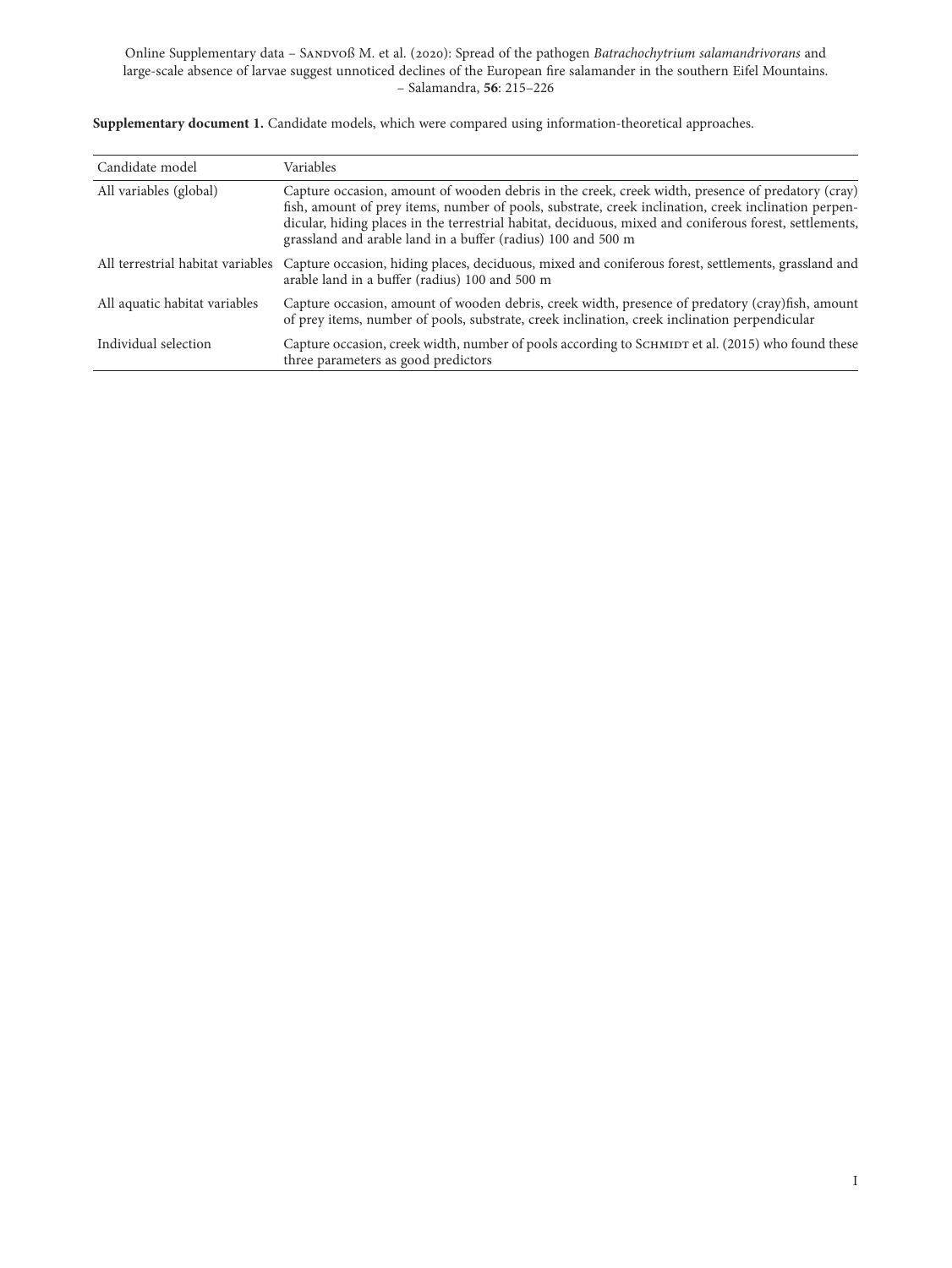**Supplementary document 2.** Overview on amphibians, which have been swabbed in the whole study area from spring 2015 to autumn 2019. In the table, each for the study area north and south of the highway, sites names are arranged in alphabetical order and date. *Bsal*-positive sites and species are indicated in red. 95% Bayesian credible intervals (CI) refer to yearly prevalence at the site based on all samples of the respective year. If sex and age were noted:  $m =$  adult male,  $f =$  adult female,  $j =$  juvenile/subadult. GE = mean genomic equivalent in A and B samples.

| Site                 | 95%-<br>Bayesian CI            | Date              | Species                                        | N Bsal-<br>infected | Ø GE<br>A and B<br>sample | Field workers                        |
|----------------------|--------------------------------|-------------------|------------------------------------------------|---------------------|---------------------------|--------------------------------------|
| North of the highway |                                |                   |                                                |                     |                           |                                      |
| Alfbach              | $1/15 = 6.7\%$<br>$(2 - 29\%)$ | 16 May 2018       | Ichthyosaura alpestris<br>$(N=6, 4 m, 2 w)$    | 0/6                 | $\bf{0}$                  | N. WAGNER/J. VIEBAHN/<br>K. BREDIMUS |
|                      |                                |                   | Lissotriton helveticus<br>$(N=9, 5 m, 4 w)$    | 1(m)/9              | 5, 20                     |                                      |
| Alfbach              | $0/23=0%$<br>$(0-14%)$         | 24 May 2019       | Ichthyosaura alpestris<br>$(N=6, 4 m, 2 w)$    | 0/6                 | $\boldsymbol{0}$          | S. FELDMEIER                         |
|                      |                                |                   | Lissotriton helveticus<br>$(N=16, 9 m, 7 w)$   | 0/16                | $\boldsymbol{0}$          | S. FELDMEIER                         |
|                      |                                |                   | Rana temporaira(1 j)                           | 0/1                 | $\boldsymbol{0}$          | S. Feldmeier                         |
| Dreisbach            | $2/44=4,6%$<br>$(2-19%)$       | 17 May 2018       | Ichthyosaura alpestris<br>$(N=14, 11 m, 3 w)$  | 1(w)/14             | 19, 54                    | N. WAGNER/J. VIEBAHN                 |
|                      |                                |                   | Lissotriton helveticus<br>$(N=22, 11 m, 11 w)$ | 1(w)/23             | 2,10                      |                                      |
|                      |                                |                   | Rana temporaria<br>$(N=7, 1 w, 6 j)$           | 0/7                 | $\boldsymbol{0}$          |                                      |
| Gerolstein           | $0/1=0%(-)$                    | 3 July 2018       | Rana temporaria<br>$(N=1, 1 m)$                | 0/1                 |                           | K. Bredimus/J. Viebahn               |
| Gerolstein           | $1/13 = 8\%$<br>$(2 - 35%)$    | 7 June 2019       | Ichthyosaura alpestris<br>$(N=10, 5 m, 5 w)$   | 1(m)/10             | 1, 43                     | S. FELDMEIER/J. VIEBAHN              |
|                      |                                |                   | Lissotriton helveticus<br>$(N=1, 1 m)$         | 0/1                 | $\boldsymbol{0}$          |                                      |
|                      |                                |                   | Bufo bufo<br>$(N=1, 1 j)$                      | 0/1                 | $\boldsymbol{0}$          |                                      |
|                      |                                |                   | Rana temporaria<br>$(N=1, 1 j)$                | 0/1                 | $\boldsymbol{0}$          |                                      |
| Jünkerath            | $0/34=0%$<br>$(0-11\%)$        | 4, 6, 7 June 2018 | Ichthyosaura alpestris<br>$(N=28)$             | 0/28                | $\boldsymbol{0}$          | D. CHRISTIANSEN                      |
|                      |                                |                   | Lissotriton helveticus<br>$(N=6)$              | 0/6                 | $\boldsymbol{0}$          |                                      |
| Lindscheid           | $0/1=0\%(-)$                   | 15 May 2017       | Ichthyosaura alpestris<br>$(N=1, 1 m)$         | 0/1                 | $\boldsymbol{0}$          | F. KELTSCH                           |
| Neuendorf            | $0/20=0%$<br>$(0-16%)$         | 31 May 2017       | Ichthyosaura alpestris<br>$(N=10, 6 m, 4 w)$   | 0/10                | $\boldsymbol{0}$          | F. KELTSCH                           |
| Obermehlen           | $0/5=0%$<br>$(0-44%)$          | 24 May 2017       | Ichthyosaura alpestris<br>$(N=3, 1 m, 2 w)$    | 0/3                 | $\boldsymbol{0}$          | F. Keltsch                           |
|                      |                                |                   | Lissotriton helveticus<br>$(N=10, 7 m, 3 w)$   | 0/10                | $\boldsymbol{0}$          |                                      |
| Prüm-Quelle          | $0/26=0%$<br>$(0-13%)$         | 30, 31 May 2017   | Ichthyosaura alpestris<br>$(N=17, 9 m, 8 w)$   | 0/17                | $\boldsymbol{0}$          | F. KELTSCH                           |
|                      |                                |                   | Lissotriton helveticus<br>$(N=2, 1 m, 1 w)$    | 0/2                 | $\boldsymbol{0}$          |                                      |
| Prüm-Quelle          | $0/22=0%$<br>$(0-14%)$         | 3 June 2018       | Ichthyosaura alpestris<br>$(N=7, 4 m, 3 w)$    | $0/7$               | $\boldsymbol{0}$          | K. BREDIMUS                          |
|                      |                                |                   | Lissotriton helveticus<br>$(N=23, 15 m, 8 w)$  | 0/23                | $\boldsymbol{0}$          |                                      |
|                      |                                |                   | Rana temporaria<br>$(N=1, 1 j)$                | $0/1$               | $\boldsymbol{0}$          |                                      |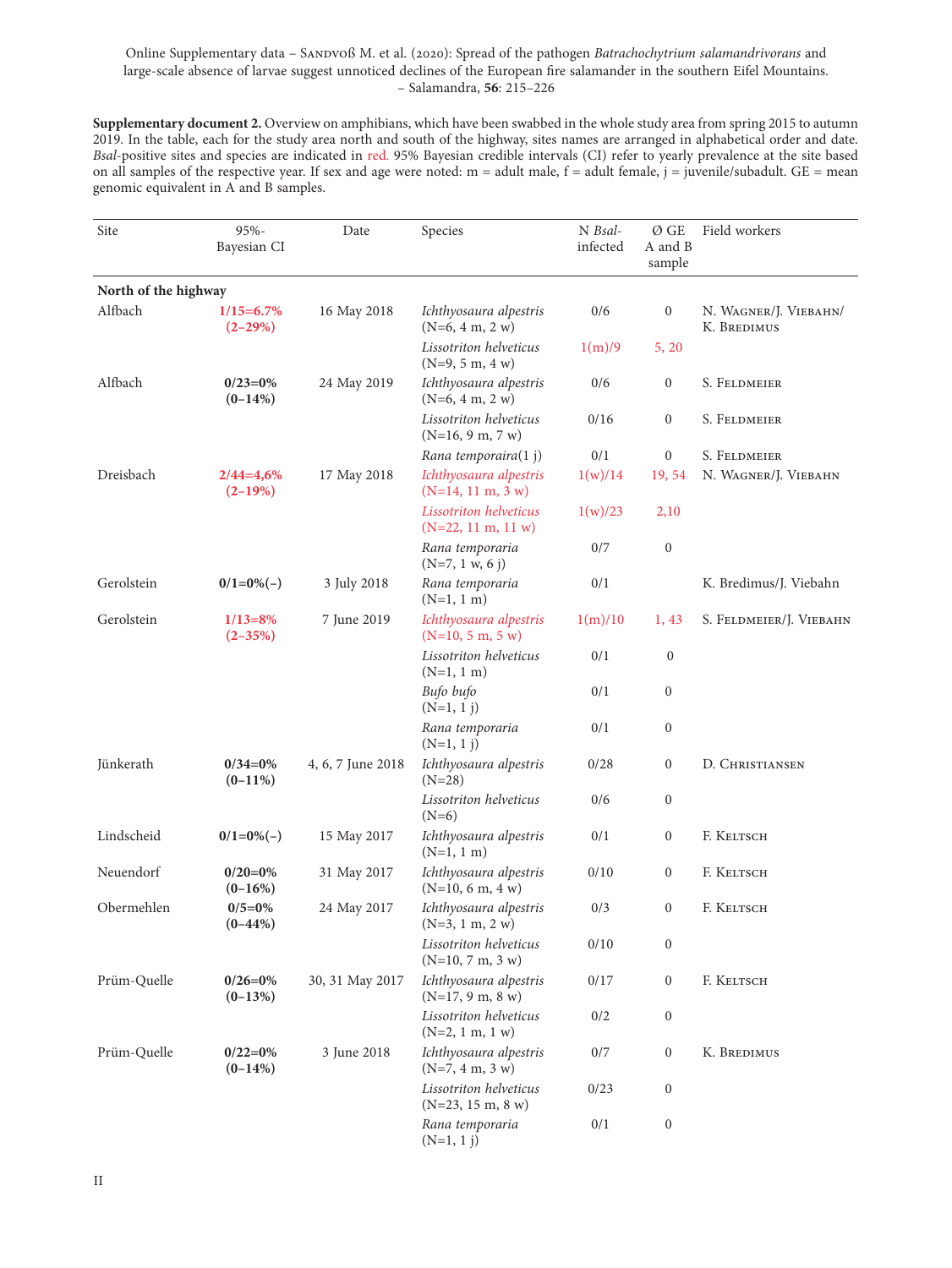| Site              | 95%-<br>Bayesian CI           | Date                       | Species                                                                  | N Bsal-<br>infected                         | Ø GE<br>A and B<br>sample | Field workers                                   |
|-------------------|-------------------------------|----------------------------|--------------------------------------------------------------------------|---------------------------------------------|---------------------------|-------------------------------------------------|
| Schwarzer Mann    | $0\%$ (0-70%)                 | 24 May 2017                | Ichthyosaura alpestris<br>$(N=2, 1 m, 1 w)$                              | 0/2                                         | $\boldsymbol{0}$          | F. Keltsch                                      |
| Schwarzer Mann    | $1/15 = 6.7\%$<br>$(2 - 29%)$ | 11 April 2018              | Ichthyosaura alpestris<br>$(N=5, 5 m)$                                   | 1(m)/5                                      | 2, 2                      | N. WAGNER/M. WAGNER                             |
|                   |                               |                            | Lissotriton helveticus<br>$(N=10, 6 m, 4 w)$                             | 0/10                                        | $\boldsymbol{0}$          |                                                 |
| Schwarzer Mann    | $0/38=0%$<br>$(0-9%)$         | 16 May 2019                | Ichthyosaura alpestris<br>$(N=8, 1 m, 7 w)$                              | 0/8                                         | $\boldsymbol{0}$          | N. WAGNER/S. FELDMEIER                          |
|                   |                               |                            | Lissotriton helveticus<br>$(N=29, 9 m, 20 w)$                            | 0/29                                        | $\boldsymbol{0}$          |                                                 |
|                   |                               |                            | Rana temporaria<br>$(N=1, 1 j)$                                          | 0/1                                         | $\boldsymbol{0}$          |                                                 |
| Sellerich         | $1/24 = 4.2\%$<br>$(7-20%)$   | 9 April 2018               | Ichthyosaura alpestris<br>$(N=16, 13 m, 3 w)$                            | 1(m)/16                                     | 4,5                       | N. WAGNER/M. WAGNER                             |
|                   |                               |                            | Lissotriton helveticus<br>$(N=8, 4 m, 4 w)$                              | 0/8                                         | $\boldsymbol{0}$          |                                                 |
| Sellerich         | $2/59=3%$<br>$(1-12%)$        | 16, 23 May 2019            | Ichthyosaura alpestris<br>$(N=16, 12 m, 12 w)$                           | $2(2 \text{ m})/24$                         | $5 - 128$                 | N. WAGNER/S. FELDMEIER                          |
|                   |                               |                            | Lissotriton helveticus<br>$(N=34, 19 m, 15 w)$                           | 0/34                                        | $\boldsymbol{0}$          |                                                 |
|                   |                               |                            | Rana temporaria<br>$(N=1, 1 j)$                                          | 0/1                                         | $\boldsymbol{0}$          |                                                 |
| Steinmehlen       | $0/1=0%(-)$                   | 24 May 2017                | Ichthyosaura alpestris<br>$(N=1, 1 w)$                                   | 0/1                                         | $\boldsymbol{0}$          | F. KELTSCH                                      |
| Watzbach/-zufluss | $0/5=0\%$<br>$(0-44%)$        | 13 April 2016              | Salamandra salamandra<br>$(N=2)$                                         | 0/2                                         | $\boldsymbol{0}$          | N. WAGNER/J. EWEN/C.<br>KOLWELTER               |
|                   |                               |                            | Ichthyosaura alpestris<br>$(N=3)$                                        | 0/3                                         | $\boldsymbol{0}$          |                                                 |
| Watzbach/-zufluss | $0/35=0%$<br>$(0-10\%)$       | 18 March/<br>15 May 2017   | Salamandra salamandra<br>$(N=33)$                                        | 0/33                                        | $\boldsymbol{0}$          | N. WAGNER/F. KELTSCH/S.<br>LÖTTERS/S. FELDMEIER |
|                   |                               |                            | Ichthyosaura alpestris<br>$(N=2, 1 m, 1 w)$                              | 0/2                                         | $\boldsymbol{0}$          |                                                 |
| Watzbach/-zufluss | $0/32=0%$<br>$(0-11\%)$       | 10 April 2018              | Salamandra salamandra<br>$(N=27, 2 w, 25 j)$                             | 0/27                                        | $\boldsymbol{0}$          | N. WAGNER/M. WAGNER                             |
|                   |                               |                            | Ichthyosaura alpestris<br>$(N=5, 4 m, 1 w)$                              | 0/5                                         | $\boldsymbol{0}$          |                                                 |
| Watzbach/-zufluss | $11/65 = 17%$<br>$(9 - 27%)$  | 2 May/<br>7 September 2019 | Salamandra salamandra<br>$(N=63,$<br>33 undetermined, 7 m,<br>5 w, 18 j) | 11/63<br>(4 undeter-<br>mined,<br>4 m, 2 w, |                           | 2-374,372 S. FELDMEIER/J. VIEBAHN               |
|                   |                               |                            | Ichthyosaura alpestris                                                   | $1 \; \mathrm{j})$<br>0/1                   | $\boldsymbol{0}$          |                                                 |
|                   |                               |                            | $(N=1, 1 m)$<br>Rana temporaria                                          | 0/1                                         | $\boldsymbol{0}$          |                                                 |
| Winterscheid      | $0/13=0%$                     | 17 May 2017                | $(N=1, 1 j)$<br>Ichthyosaura alpestris                                   | 0/11                                        | $\boldsymbol{0}$          | F. KELTSCH                                      |
|                   | $(0-22%)$                     |                            | $(N=11, 8 m, 3 w)$<br>Lissotriton helveticus                             | 0/2                                         | $\boldsymbol{0}$          |                                                 |
| Winterspelt       | $0/1=0\%(-)$                  | 17 May 2017                | $(N=2, 1 m, 1 w)$<br>Lissotriton helveticus                              | 0/1                                         | $\boldsymbol{0}$          | F. KELTSCH                                      |
|                   |                               |                            | $(N=1, 1 m)$                                                             |                                             |                           |                                                 |
| Wolfsschlucht     | $0/30=0%$<br>$(0-11\%)$       | 11 Juli 2018               | Lissotriton helveticus<br>$(N=30, 24 m, 6 w)$                            | 0/30                                        | $\boldsymbol{0}$          | K. BREDIMUS/J. VIEBAHN                          |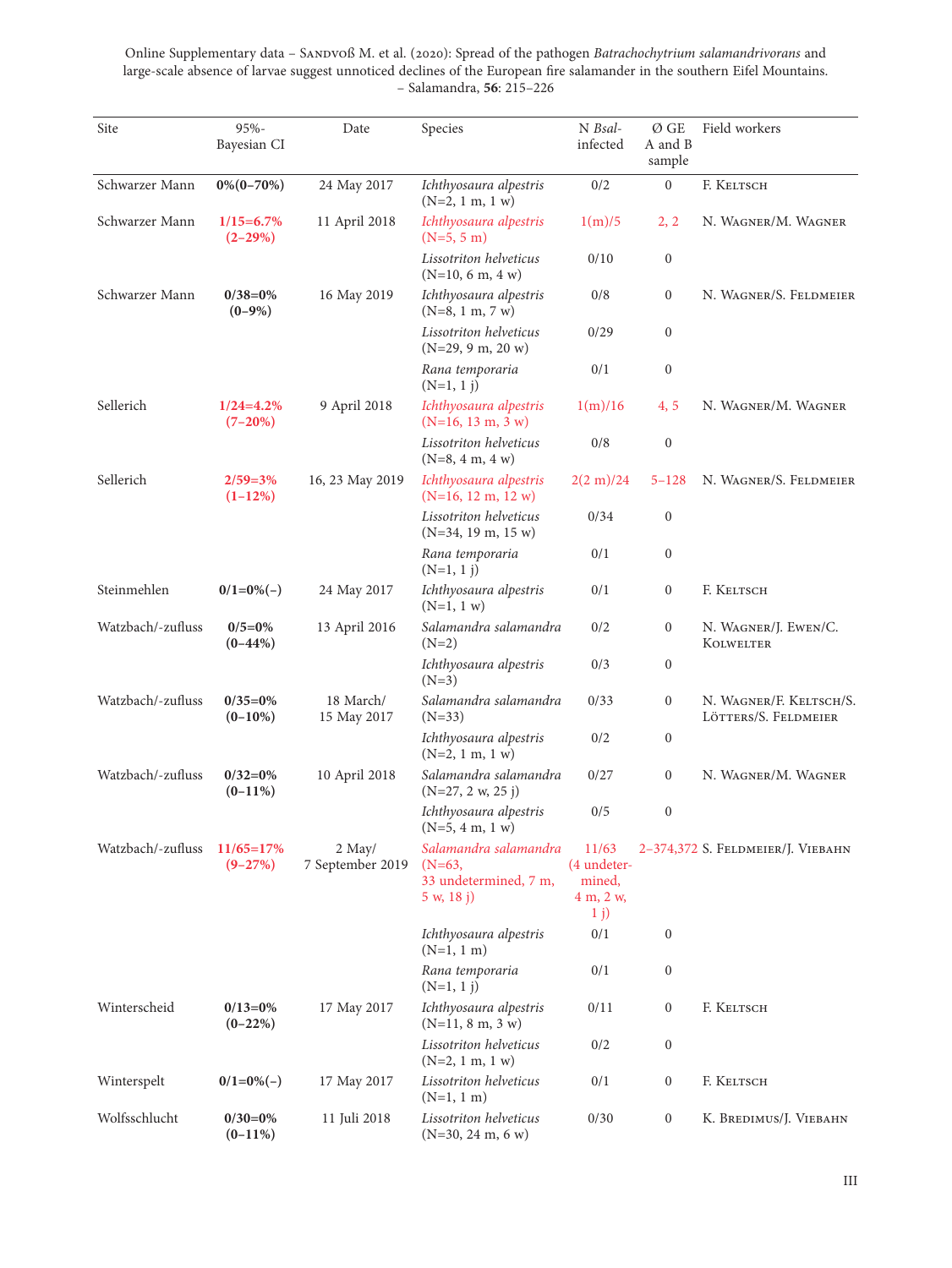| Site                 | 95%-<br>Bayesian CI       | Date                      | Species                                                             | N Bsal-<br>infected | Ø GE<br>A and B<br>sample | Field workers                        |
|----------------------|---------------------------|---------------------------|---------------------------------------------------------------------|---------------------|---------------------------|--------------------------------------|
| South of the highway |                           |                           |                                                                     |                     |                           |                                      |
| Arzfeld              | $0/6=0%$<br>$(0-43%)$     | 1 April 2016              | Salamandra salamandra<br>$(N=3)$                                    | 0/3                 | $\boldsymbol{0}$          | N. WAGNER/U. SCHULTE                 |
|                      |                           |                           | Ichthyosaura alpestris<br>$(N=3)$                                   | 0/3                 | $\boldsymbol{0}$          |                                      |
| Arzfeld              | $0/2=0%$<br>$(0-70%)$     | 9 May 2017                | Lissotriton helveticus<br>$(N=2, 2 m)$                              | 0/2                 | $\boldsymbol{0}$          | F. KELTSCH                           |
| Arzfeld              | $0/2=0%$<br>$(0-70%)$     | 5 April 2019              | Bufo bufo<br>$(N=2, 1 m, 1 f)$                                      | 0/2                 | $\boldsymbol{0}$          | N. WAGNER/S.<br>FELDMEIER/J. VIEBAHN |
| Bitburg              | $0/28=0%$<br>$(0-12%)$    | 10 April 2017             | Ichthyosaura alpestris<br>$(N=16, 10 m, 6 w)$                       | 0/16                | $\boldsymbol{0}$          | F. KELTSCH                           |
|                      |                           |                           | Lissotriton helveticus<br>$(N=12, 11 m, 1 w)$                       | 0/12                | $\boldsymbol{0}$          |                                      |
| Bitburg              | $0/26 = 0\%$<br>$(0-12%)$ | 21, 23 June 2018          | Ichthyosaura alpestris<br>$(N=15, 3 m, 12 w)$                       | 0/15                | $\boldsymbol{0}$          | K. BREDIMUS/J. VIEBAHN               |
|                      |                           |                           | Lissotriton helveticus<br>$(N=8, 8 w)$                              | 0/9                 | $\boldsymbol{0}$          |                                      |
|                      |                           |                           | Rana temporaria<br>$(N=3, 1 m, 1 w, 1 j)$                           | 0/3                 | $\boldsymbol{0}$          |                                      |
| Bitburg              | $0/51=0%$<br>$(0-7%)$     | 20 March 2019             | Ichthyosaura alpestris<br>$(N=35, 22 m, 13 w)$                      | 0/35                | $\boldsymbol{0}$          | N. WAGNER/J. VIEBAHN                 |
|                      |                           |                           | Lissotriton helveticus<br>$(N=16, 8 m, 8 w)$                        | 0/16                | $\boldsymbol{0}$          |                                      |
| Bollendorf           | $0/59=0%$<br>$(0-6%)$     |                           | 27, 29, 31 March 2017 Ichthyosaura alpestris<br>$(N=29, 23 m, 6 w)$ | 0/29                | $\boldsymbol{0}$          | N. WAGNER, J. BENINDE,<br>F. KELTSCH |
|                      |                           |                           | Lissotriton helveticus<br>$(N=30, 24 m, 6 w)$                       | 0/30                | $\boldsymbol{0}$          |                                      |
| Bollendorf           | $0/6=0%$<br>$(0-43%)$     | 28 March 2018             | Ichthyosaura alpestris<br>$(N=3, 1 m, 2 w)$                         | 0/3                 | $\boldsymbol{0}$          | N. WAGNER                            |
|                      |                           |                           | Lissotriton helveticus<br>$(N=3, 2 m, 1 w)$                         | 0/3                 | $\boldsymbol{0}$          |                                      |
| Bollendorf           | $0/51=0%$<br>$(0-7%)$     | 19 March 2019             | Ichthyosaura alpestris<br>$(N=30, 21 m, 9 w)$                       | 0/30                | $\boldsymbol{0}$          | N. WAGNER                            |
|                      |                           |                           | Lissotriton helveticus<br>$(N=21, 11 m, 10 w)$                      | 0/21                | $\boldsymbol{0}$          |                                      |
| Daleiden             | $0/5=0%$<br>$(0-44%)$     | 9 May 2017                | Ichthyosaura alpestris<br>$(N=1, 1 w)$                              | 0/1                 | $\boldsymbol{0}$          | F. KELTSCH                           |
|                      |                           |                           | Lissotriton helveticus<br>$(N=4, 2 m, 2 w)$                         | 0/4                 | $\boldsymbol{0}$          |                                      |
| Fleißbach            | $0/4=0%$<br>$(0-51%)$     | 9 March 2017              | Salamandra salamandra<br>$(N=4)$                                    |                     | $\boldsymbol{0}$          | N. WAGNER/S. FELDMEIER               |
| Fleißbach            | $0/8 = 0\%$<br>$(0-31\%)$ | 13 March/<br>4 April 2018 | Salamandra salamandra<br>$(N=6, 6 w)$                               | 0/6                 | $\boldsymbol{0}$          | N. WAGNER/K. WALLRICH                |
|                      |                           |                           | Rana temporaria<br>$(N=2, 2 j)$                                     | 0/2                 | $\boldsymbol{0}$          |                                      |
| Fuhrbach (?)         | $0/4=0\%$<br>$(0-51\%)$   | 3 May 2017                | Ichthyosaura alpestris<br>$(N=2, 1 m, 1 w)$                         | 0/2<br>(1(m)/2?)    | 1, 0                      | F. KELTSCH                           |
|                      |                           |                           | Lissotriton helveticus<br>$(N=2, 1 m, 1 w)$                         | 0/2                 | $\boldsymbol{0}$          |                                      |
| Fuhrbach             | $0/42 = 0%$<br>$(0-8%)$   | 7 May 2019                | Ichthyosaura alpestris<br>$(N=3, 1 m, 2 w)$                         | 0/3                 | $\boldsymbol{0}$          | S. FELDMEIER                         |
|                      |                           |                           | Lissotriton helveticus<br>$(N=39, 25 m, 14 w)$                      | 0/39                | $\boldsymbol{0}$          |                                      |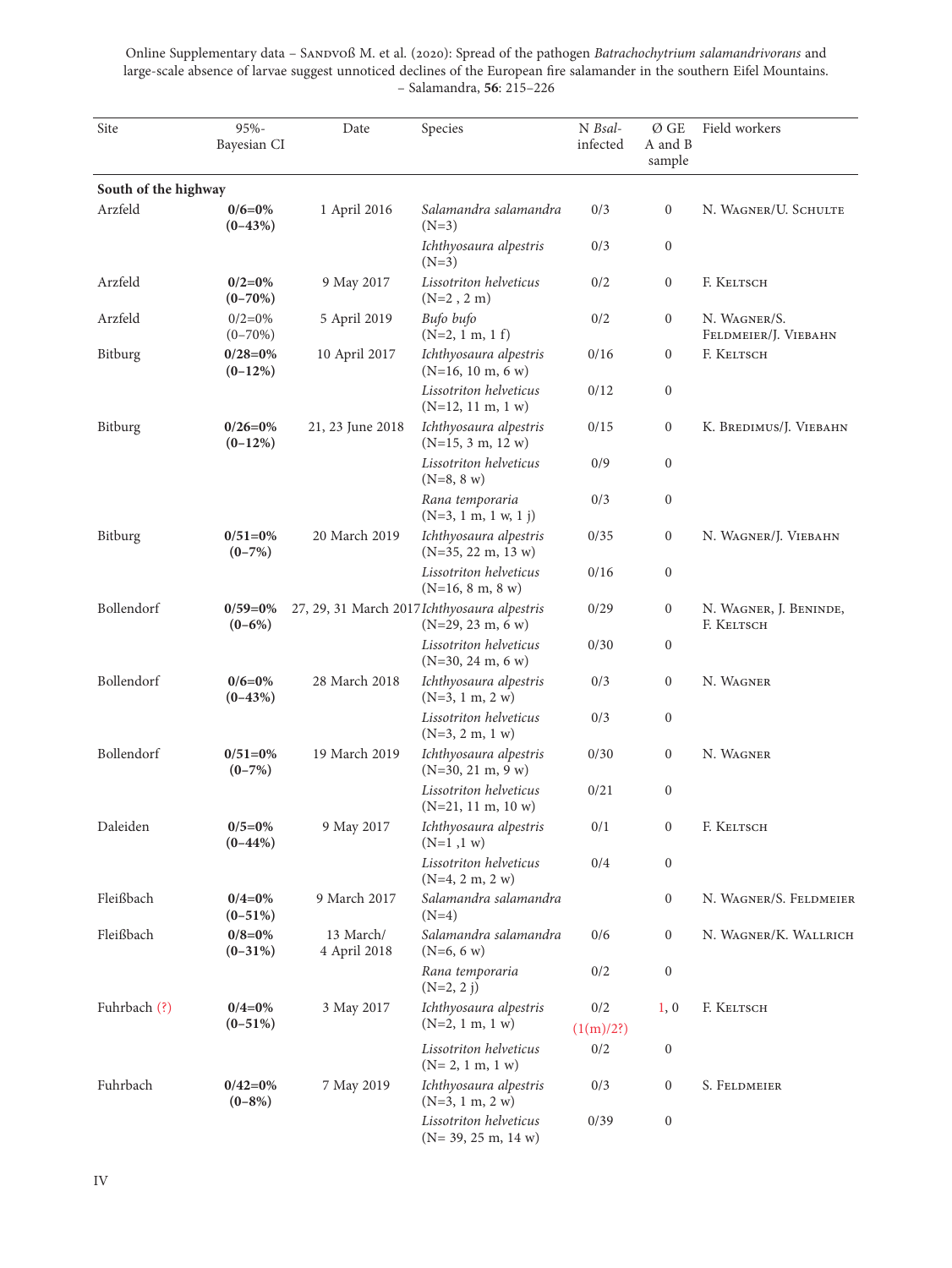Online Supplementary data - SANDVOß M. et al. (2020): Spread of the pathogen *Batrachochytrium salamandrivorans* and large-scale absence of larvae suggest unnoticed declines of the European fire salamander in the southern Eifel Mountains. – Salamandra, **56**: 215–226

| Site           | $95% -$<br>Bayesian CI     | Date                     | Species                                       | N Bsal-<br>infected | Ø GE<br>A and B<br>sample | Field workers                                  |
|----------------|----------------------------|--------------------------|-----------------------------------------------|---------------------|---------------------------|------------------------------------------------|
| Grasmärchen    | $0/6=0\%$<br>$(0-43%)$     | 12 April 2016            | Salamandra salamandra<br>$(N=6)$              | 0/6                 | $\boldsymbol{0}$          | N. WAGNER/J. BENINDE/<br>S. FELDMEIER          |
| Grasmärchen    | $0/3=0%$<br>$(0-61%)$      | 21 March 2017            | Salamandra salamandra<br>$(N=3)$              | 0/3                 | $\boldsymbol{0}$          | N. WAGNER/S.<br>LÖTTERS/M. VEITH               |
| Großkampenberg | $0/5=0%$<br>$(0-44%)$      | 26 April 2015            | Ichthyosaura alpestris<br>$(N=4)$             | 0/4                 | $\boldsymbol{0}$          | N. WAGNER/L. MARIN DA<br>FONTE/S. LÖTTERS      |
|                |                            |                          | Lissotriton helveticus<br>$(N=1)$             | 0/1                 | $\boldsymbol{0}$          |                                                |
| Großkampenberg | $0\%$ (0-31%)              | 11 May 2017              | Ichthyosaura alpestris<br>$(N=4, 2 m, 2 w)$   | 0/4                 | $\boldsymbol{0}$          | F. KELTSCH                                     |
|                |                            |                          | Lissotriton helveticus<br>$(N=4, 3 m, 1 w)$   | 0/4                 | $\boldsymbol{0}$          |                                                |
| Gutenbach      | $0/4=0\%$<br>$(0-51%)$     | 4 May 2015               | Salamandra salamandra<br>$(N=4)$              | 0/4                 | $\boldsymbol{0}$          | S. Lötters/L. Marin da<br>Fonte                |
| Gutenbach      | $0/16 = 0\%$<br>$(0-20\%)$ | 25 March 2016            | Salamandra salamandra<br>$(N=16)$             | 0/16                | $\boldsymbol{0}$          | N. WAGNER/S. LÖTTERS/<br>J. BENINDE/G. FICHERA |
| Gutenbach      | $0/6=0%$<br>$(0-43%)$      | 19 March 2017            | Salamandra salamandra<br>$(N=6)$              | 0/6                 | $\boldsymbol{0}$          | N. WAGNER/K. WALLRICH                          |
| Gutenbach      | $0/1=0\%(-)$               | 2 May 2018               | Salamandra salamandra<br>$(N=1)$              | 0/1                 | $\boldsymbol{0}$          | N. WAGNER/S. LÖTTERS                           |
| Habscheid      | $0/1=0\%(-)$               | 15 May 2017              | Ichthyosaura alpestris<br>$(N=1, 1 m)$        | 0/1                 | $\boldsymbol{0}$          | F. KELTSCH                                     |
| Hauchenbach    | $0/22=0%$<br>$(0-15%)$     | 4 April 2016             | Salamandra salamandra<br>$(N=22)$             | 0/22                | $\boldsymbol{0}$          | N. WAGNER/J. BENINDE/<br>S. FELDMEIER          |
| Hauchenbach    | $0/2=0%$<br>$(0-70%)$      | 15 March 2018            | Bufo bufo<br>$(N=1, 1 w)$                     | 0/1                 | $\boldsymbol{0}$          | N. WAGNER/B. FONTAINE                          |
|                |                            | 14 May 2018              | Rana temporaria<br>$(N=1, 1 w)$               | 0/1                 | $\boldsymbol{0}$          |                                                |
| Hauchenbach    | $0/15=0%$<br>$(0-19%)$     | 6 March/<br>8 April 2019 | Salamandra salamandra<br>$(N=10, 10 w)$       | 0/10                | $\boldsymbol{0}$          | N. WAGNER/S.<br>FELDMEIER/J. VIEBAHN           |
|                |                            |                          | Bufo bufo<br>$(N=1, 1 m)$                     | 0/1                 | $\boldsymbol{0}$          |                                                |
|                |                            |                          | Rana temporaria<br>$(N=3, 1 m)$               | 0/3                 | $\boldsymbol{0}$          |                                                |
| Heisdorf       | $0/6=0%$<br>$(0-43%)$      | 24 May 2017              | Ichthyosaura alpestris<br>$(N=3, 1 m, 2 w)$   | 0/3                 | $\boldsymbol{0}$          | F. KELTSCH                                     |
|                |                            |                          | Lissotriton helveticus<br>$(N=3, 2 m, 1 w)$   | 0/3                 | $\boldsymbol{0}$          |                                                |
| Holsthum       | $0/1=0%(-)$                | 27 March 2017            | Lissotriton helveticus<br>$(N=1, 1 m)$        | 0/1                 | $\boldsymbol{0}$          | F. KELTSCH                                     |
| Hütten         | $0/4=0%$<br>$(0-51%)$      | 8 May 2017               | Ichthyosaura alpestris<br>$(N=2, 2 m)$        | 0/2                 | $\boldsymbol{0}$          | F. KELTSCH                                     |
|                |                            |                          | Lissotriton helveticus<br>$(N=2, 2 w)$        | 0/2                 | $\boldsymbol{0}$          |                                                |
| Idenheim       | $0/16 = 0\%$<br>$(0-20%)$  | 1 April 2017             | Ichthyosaura alpestris<br>$(N=12, 7 m, 5 w)$  | 0/12                | $\boldsymbol{0}$          | F. KELTSCH                                     |
|                |                            |                          | Lissotriton helveticus<br>$(N=4, 2 m, 2 w)$   | 0/4                 | $\boldsymbol{0}$          |                                                |
| Idenheim       | $0/30=0%$<br>$(0-11\%)$    |                          | Ichthyosaura alpestris<br>$(N=6, 1 m, 5 w)$   | 0/6                 | $\boldsymbol{0}$          | N. WAGNER                                      |
|                |                            |                          | Lissotriton helveticus<br>$(N=24, 19 m, 5 w)$ | 0/24                | $\boldsymbol{0}$          |                                                |
| Ingendorf      | $0/1=0\%(-)$               | 18 April 2017            | Ichthyosaura alpestris<br>$(N=1, 1m)$         | 0/1                 | $\boldsymbol{0}$          | F. KELTSCH                                     |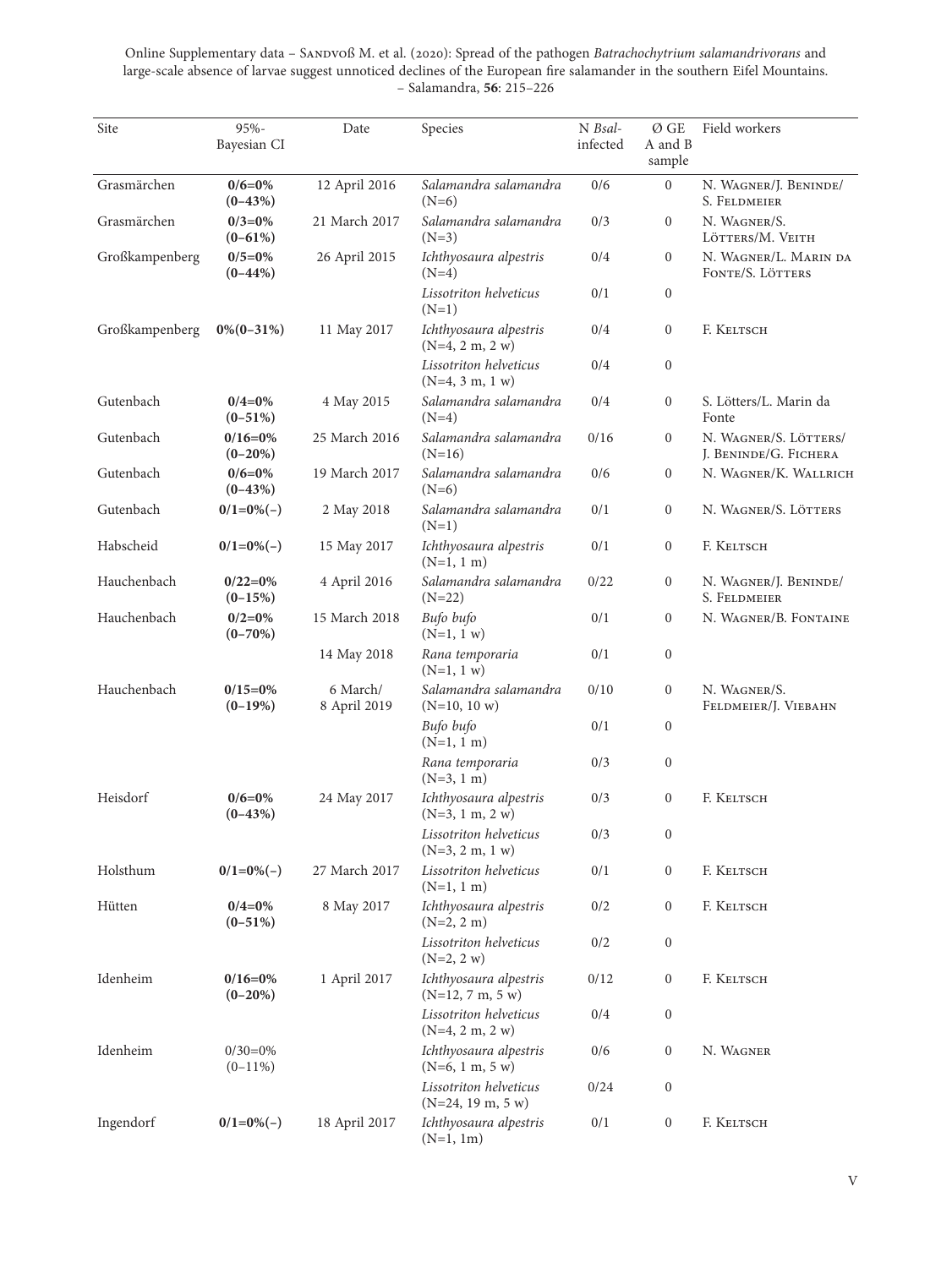Online Supplementary data - SANDVOß M. et al. (2020): Spread of the pathogen *Batrachochytrium salamandrivorans* and large-scale absence of larvae suggest unnoticed declines of the European fire salamander in the southern Eifel Mountains. – Salamandra, **56**: 215–226

| Site         | 95%-<br>Bayesian CI        | Date                         | Species                                           | N Bsal-<br>infected | Ø GE<br>A and B<br>sample | Field workers                                       |
|--------------|----------------------------|------------------------------|---------------------------------------------------|---------------------|---------------------------|-----------------------------------------------------|
| Irrel        | $0/1=0\%(-)$               | 26 April 2015                | Ichthyosaura alpestris<br>$(N=1, 1 w)$            | 0/1                 | $\mathbf{0}$              | N. WAGNER/G. FICHERA                                |
| Irrel        | $0/16 = 0\%$<br>$(0-20\%)$ | 28 March 2016                | Salamandra salamandra<br>$(N=16)$                 | 0/16                | $\boldsymbol{0}$          | N. Wagner/J. Beninde                                |
| Irrel        | $0/17=0%$<br>$(0-19%)$     | 8, 29 March 2017             | Salamandra salamandra<br>$(N=15)$                 | 0/15                | $\boldsymbol{0}$          | N. WAGNER/F. KELTSCH                                |
|              |                            |                              | Lissotriton helveticus<br>$(N=2, 1 m, 1 w)$       | 0/2                 | $\boldsymbol{0}$          |                                                     |
| Irrel        | $0/30=0%$<br>$(0-11\%)$    | 12, 15 March/<br>14 May 2018 | Salamandra salamandra<br>$(N=13, 13 w)$           | 0/13                | $\boldsymbol{0}$          | N. WAGNER/K.<br>BREDIMUS/B.<br>FONTAINE/K. WALLRICH |
|              |                            |                              | Rana temporaria<br>$(N=16, 12 m, 3 w, 1 j)$       | 0/16                | $\boldsymbol{0}$          |                                                     |
|              |                            |                              | Bufo bufo<br>$(N=1, 1 w)$                         | 0/1                 | $\boldsymbol{0}$          |                                                     |
| Irrel        | $0/42=0%$<br>$(0-8%)$      | 5-7 March 2019               | Salamandra salamandra<br>$(N=9, 9 w)$             | 0/9                 | $\boldsymbol{0}$          |                                                     |
|              |                            |                              | Rana temporaria<br>$(N=33, 31 m, 2 w)$            | 0/33                | $\boldsymbol{0}$          |                                                     |
| Klingendell  | $0/4=0%$<br>$(0-51\%)$     | 30 March 2016                | Salamandra salamandra<br>$(N=4)$                  | 0/4                 | $\boldsymbol{0}$          | N. WAGNER/U. SCHULTE                                |
| Körperich    | $0/18=0%$<br>$(0-18%)$     | 11 April 2017                | Ichthyosaura alpestris<br>$(N=16, 7 m, 9 w)$      | 0/16                | $\boldsymbol{0}$          | F. KELTSCH                                          |
|              |                            |                              | Lissotriton helveticus<br>$(N=2, 1 m, 1 w)$       | 0/2                 | $\boldsymbol{0}$          |                                                     |
| Läuskopfbach | $0/23=0%$<br>$(0-14%)$     | 2, 5 May 2017                | Ichthyosaura alpestris<br>$(N=7, 3 m, 4 w)$       | 0/7                 | $\boldsymbol{0}$          | F. Keltsch                                          |
|              |                            |                              | Lissotriton helveticus<br>$(N=16, 13 m, 3 w)$     | 0/16                | $\boldsymbol{0}$          |                                                     |
| Läuskopfbach | $0/22=0%$<br>$(0-15%)$     | 20 June 2018                 | Ichthyosaura alpestris<br>$(N=4, 2 m, 2 w)$       | 0/4                 | $\boldsymbol{0}$          | K. BREDIMUS                                         |
|              |                            |                              | Lissotriton helveticus<br>$(N=17, 6 m, 11 w)$     | 0/17                | $\boldsymbol{0}$          |                                                     |
|              |                            |                              | Bufo bufo<br>$(N=1, 1 m)$                         | 0/1                 | $\boldsymbol{0}$          |                                                     |
| Läuskopfbach | $0720=0%$<br>$(0-16%)$     |                              | Ichthyosaura alpestris<br>$(N=11, 7 m, 4 w)$      | 0/11                | 0                         | S. FELDMEIER                                        |
|              |                            |                              | Lissotriton helveticus<br>$(N=9, 5 m, 4 w)$       | 0/9                 | $\boldsymbol{0}$          |                                                     |
| Lichtenborn  | $0/22=0%$<br>$(0-14%)$     | 1 April 2016                 | Salamandra salamandra<br>$(N=1)$                  | 0/1                 | $\boldsymbol{0}$          | N. WAGNER/U. SCHULTE                                |
|              |                            |                              | Ichthyosaura alpestris<br>$(N=10)$                | 0/10                | $\boldsymbol{0}$          |                                                     |
|              |                            |                              | Lissotriton helveticus<br>$(N=11)$                | 0/11                | $\boldsymbol{0}$          |                                                     |
| Lichtenborn  | $0/72=0%$<br>$(0-5%)$      | 3 April 2018                 | Salamandra salamandra<br>$(N=31, 6 m, 9 w, 16 j)$ | 0/31                | $\boldsymbol{0}$          | N. WAGNER/K. BREDIMUS                               |
|              |                            |                              | Ichthyosaura alpestris<br>$(N=17, 5 m, 12 w)$     | 0/17                | $\boldsymbol{0}$          |                                                     |
|              |                            |                              | Lissotriton helveticus<br>$(N=14, 2 m, 12 w)$     | 0/14                | $\boldsymbol{0}$          |                                                     |
|              |                            |                              | Rana temporaria<br>$(N=2, 1 m, 1 w)$              | 0/2                 | $\boldsymbol{0}$          |                                                     |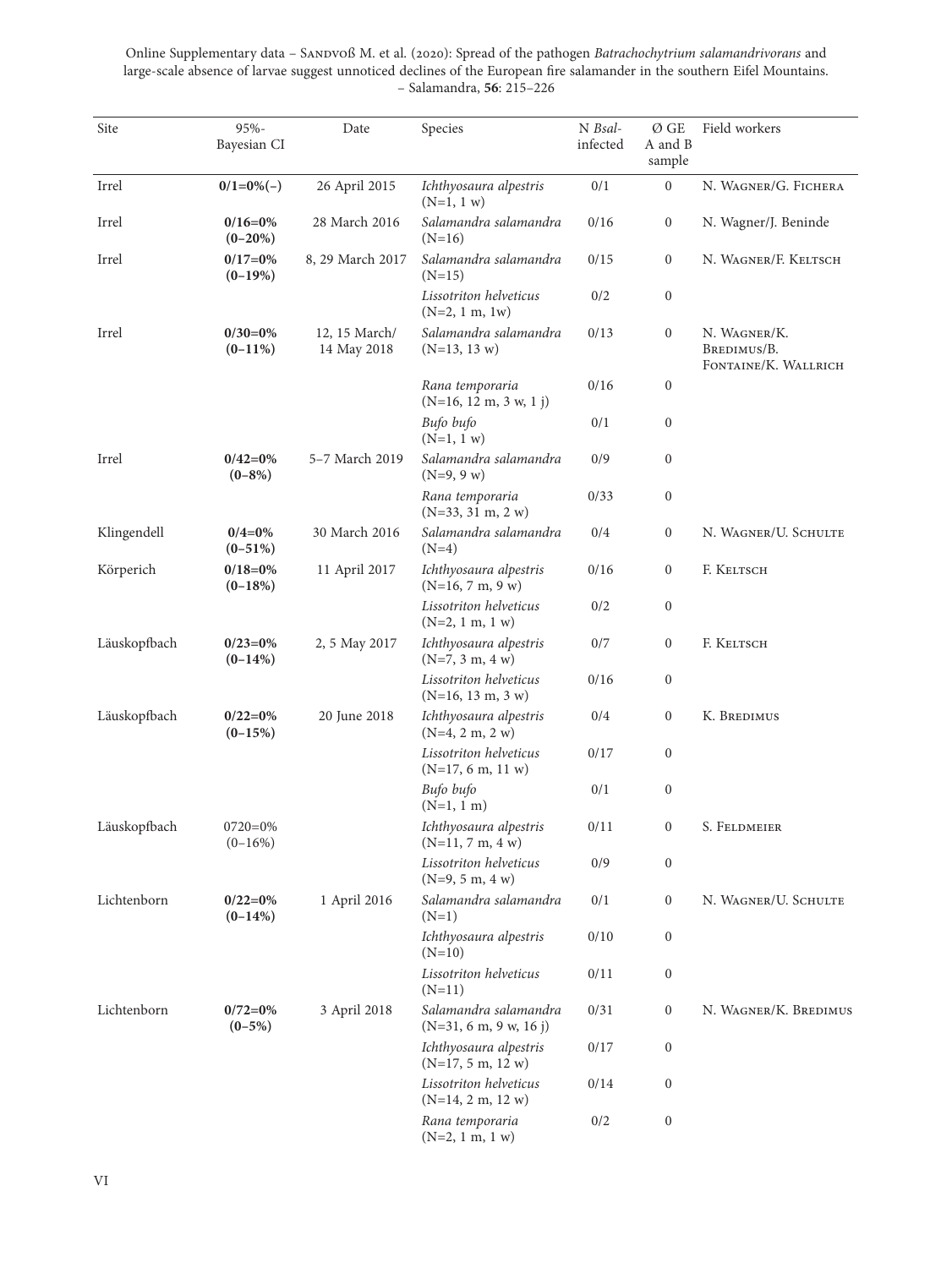| Site           | 95%-<br>Bayesian CI            | Date           | Species                                             | N Bsal-<br>infected | Ø GE<br>A and B<br>sample | Field workers                             |
|----------------|--------------------------------|----------------|-----------------------------------------------------|---------------------|---------------------------|-------------------------------------------|
| Lichtenborn    | $0/72=0%$<br>$(0-5%)$          | 3 April 2018   | Bufo bufo<br>$(N=7, 7 m)$                           | 0/7                 | $\boldsymbol{0}$          |                                           |
|                |                                |                | Alytes obstetricans<br>$(N=1, 1 w)$                 | 0/1                 | $\boldsymbol{0}$          |                                           |
| Lichtenborn    | $0/98=0%$<br>$(0-4%)$          | 4-5 April 2019 | Salamandra salamandra<br>$(N=83, 14 m, 32 w, 36 j)$ | 0/83                | $\boldsymbol{0}$          | N. WAGNER/S.<br>FELDMEIER/J. VIEBAHN      |
|                |                                |                | Ichthyosaura alpestris<br>$(N=2, 2w)$               | 0/2                 | $\boldsymbol{0}$          |                                           |
|                |                                |                | Lissotriton helveticus<br>$(N=8, 7 m, 1 w)$         | 0/8                 | $\boldsymbol{0}$          |                                           |
|                |                                |                | Rana temporaria<br>$(N=2, 1 m, 1 j)$                | 0/2                 | $\boldsymbol{0}$          |                                           |
|                |                                |                | Bufo bufo<br>$(N=4, 2 m, 2 w)$                      | 0/4                 | $\boldsymbol{0}$          |                                           |
| Lützkampen     | $0/8 = 0\%$<br>$(0-31\%)$      | 26 April 2015  | Ichthyosaura alpestris<br>$(N=8)$                   | 0/8                 | $\boldsymbol{0}$          | N. WAGNER/L. MARIN DA<br>FONTE/S. LÖTTERS |
| Lütztkampen    | $0/15=0%$<br>$(0-19%)$         | 11 May 2017    | Ichthyosaura alpestris<br>$(N=13, 9 m, 4 w)$        | 0/13                | $\boldsymbol{0}$          | F. Keltsch                                |
|                |                                |                | Lissotriton helveticus<br>$(N=2, 2 m)$              | 0/2                 |                           |                                           |
| Lützkampen     | $0/2=0%$<br>$(0-70%)$          |                | Ichthyosaura alpestris<br>$(N=2)$                   | 0/2                 | $\boldsymbol{0}$          | E. SCHOMMER                               |
| Luppertsseifen | $0/21=0%$<br>$(0-16%)$         | 5 May 2017     | Ichthyosaura alpestris<br>$(N=15, 10 m, 5 w)$       | 0/15                | $\boldsymbol{0}$          | F. KELTSCH                                |
|                |                                |                | Lissotriton helveticus<br>$(N=6, 5 m, 1 w)$         | 0/6                 | $\boldsymbol{0}$          |                                           |
| Nimshuscheid   | $0/11=0%$<br>$(0-26%)$         | 23 May 2017    | Ichthyosaura alpestris<br>$(N=8, 4 m, 4 w)$         | 0/8                 | $\boldsymbol{0}$          | F. KELTSCH                                |
|                |                                |                | Lissotriton helveticus<br>$(N=3, 2 m, 1 w)$         | 0/3                 | $\boldsymbol{0}$          |                                           |
| Nimshuscheid   | $0/10=0%$<br>$(0-31\%)$        |                | Ichthyosaura alpestris<br>$(N=2, 1 m, 1 w)$         | 0/2                 | $\boldsymbol{0}$          | S. FELDMEIER                              |
|                |                                |                | Lissotriton helveticus<br>$(N=8, 2 m, 6 w)$         | 0/8                 | $\boldsymbol{0}$          |                                           |
| Obersgegen     | $0\%$ (0-30%)                  | 12 April 2017  | Lissotriton helveticus<br>$(N=9, 3 m, 6 w)$         | 0/9                 | $\boldsymbol{0}$          | F. KELTSCH                                |
| Obersgegen     | $0/1=0\%(-)$                   | 21 June 2018   | Lissotriton helveticus<br>$(N=1, 1 w)$              | $0/1$               | $\boldsymbol{0}$          | K. BREDIMUS/J. VIEBAHN                    |
| Plütscheid     | $1/3 = 33.3\%$<br>$(8 - 82\%)$ | 28 April 2017  | Ichthyosaura alpestris<br>$(N=3, 1 m, 2 w)$         | 1(w)/3              |                           |                                           |
| Plütscheid     | $0/10=0%$<br>$(0-31\%)$        | 6 June 2019    | Ichthyosaura alpestris<br>$(N=8, 5 m, 3 w)$         | 0/8                 | $\boldsymbol{0}$          | S. FELDMEIER/J. VIEBAHN                   |
|                |                                |                | Lissotriton helveticus<br>$(N=2, 1 m, 1 w)$         | 0/2                 | $\boldsymbol{0}$          |                                           |
| Prümzurlay     | $0/32=0%$<br>$(0-11\%)$        | 29 March 2017  | Ichthyosaura alpestris<br>$(N=26, 17 m, 9 w)$       | 0/26                | $\boldsymbol{0}$          | F. KELTSCH                                |
|                |                                |                | Lissotriton helveticus<br>$(N=6, 5 m, 1 w)$         | 0/6                 | $\boldsymbol{0}$          |                                           |
| Ralingen       | $0/3=0%$<br>$(0-61\%)$         | 28 March 2016  | Salamandra salamandra<br>$(N=3)$                    |                     | $\boldsymbol{0}$          | N. WAGNER/J. BENINDE                      |
| Reiff          | $0/16=0%$<br>$(0-20\%)$        | 9, 10 May 2017 | Ichthyosaura alpestris<br>$(N=14, 3 m, 11 w)$       | 0/14                | $\boldsymbol{0}$          | F. KELTSCH                                |
|                |                                |                | Lissotriton helveticus<br>$(N=2, 1 m, 1 w)$         | 0/2                 | $\boldsymbol{0}$          |                                           |